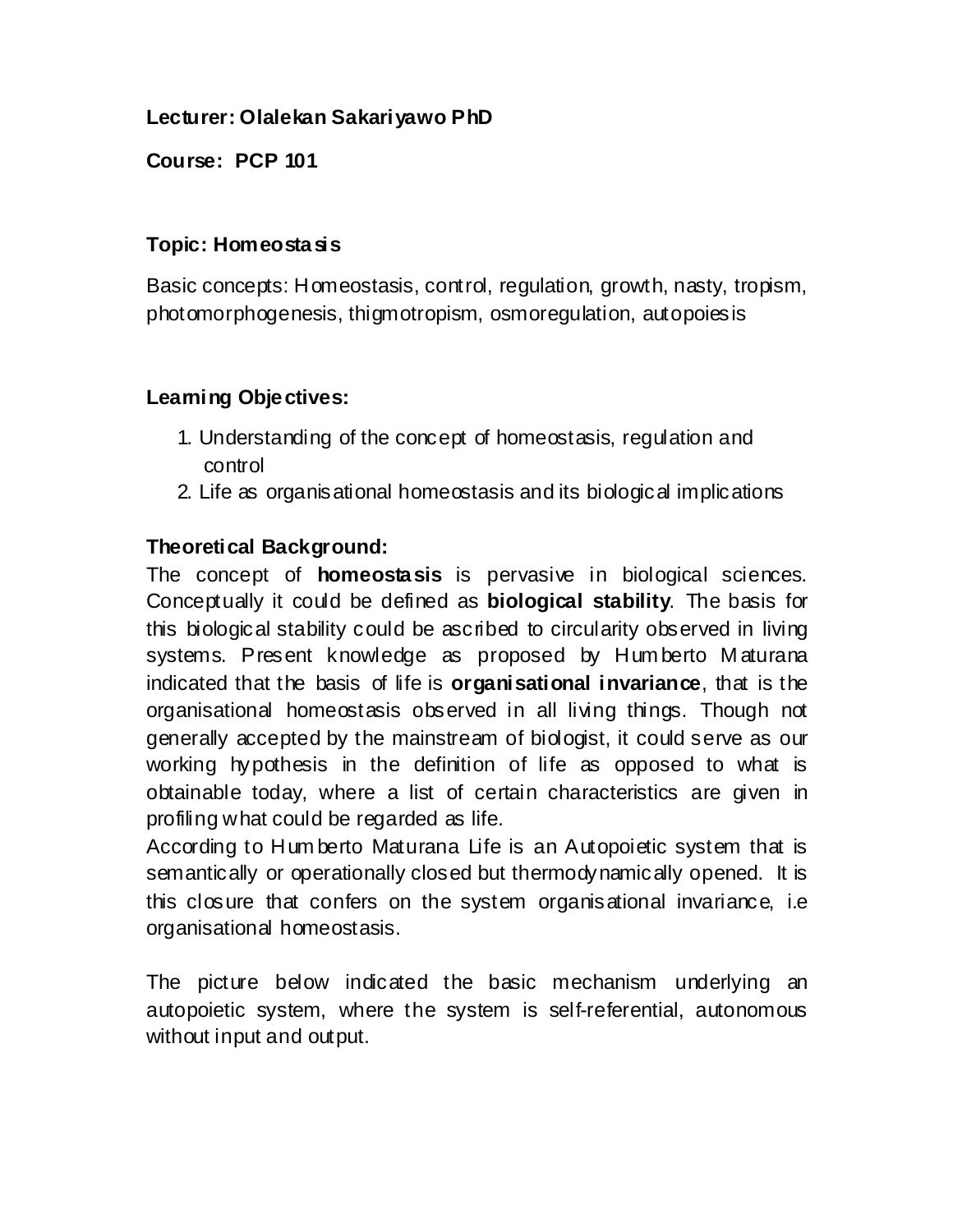#### Pic. 1 Autopoietic system



The dimensions of this biological stability are:

- 1. Physiological
- 2. Ecological

The basic axiom in any physiological process is that its level of activities is within certain limit for it to operate; all physiological processes operate within certain concentration of solutes, temperature and pH.

The ecological dimension of biological stability presupposes that there is a certain correspondence; functional and structural between the biological system and its environm ent. This is evident in the cycle of certain elem ents in nature, such as water, nitrogen, carbon, phosphorus cycles and the formation of different adaptive m echanisms to various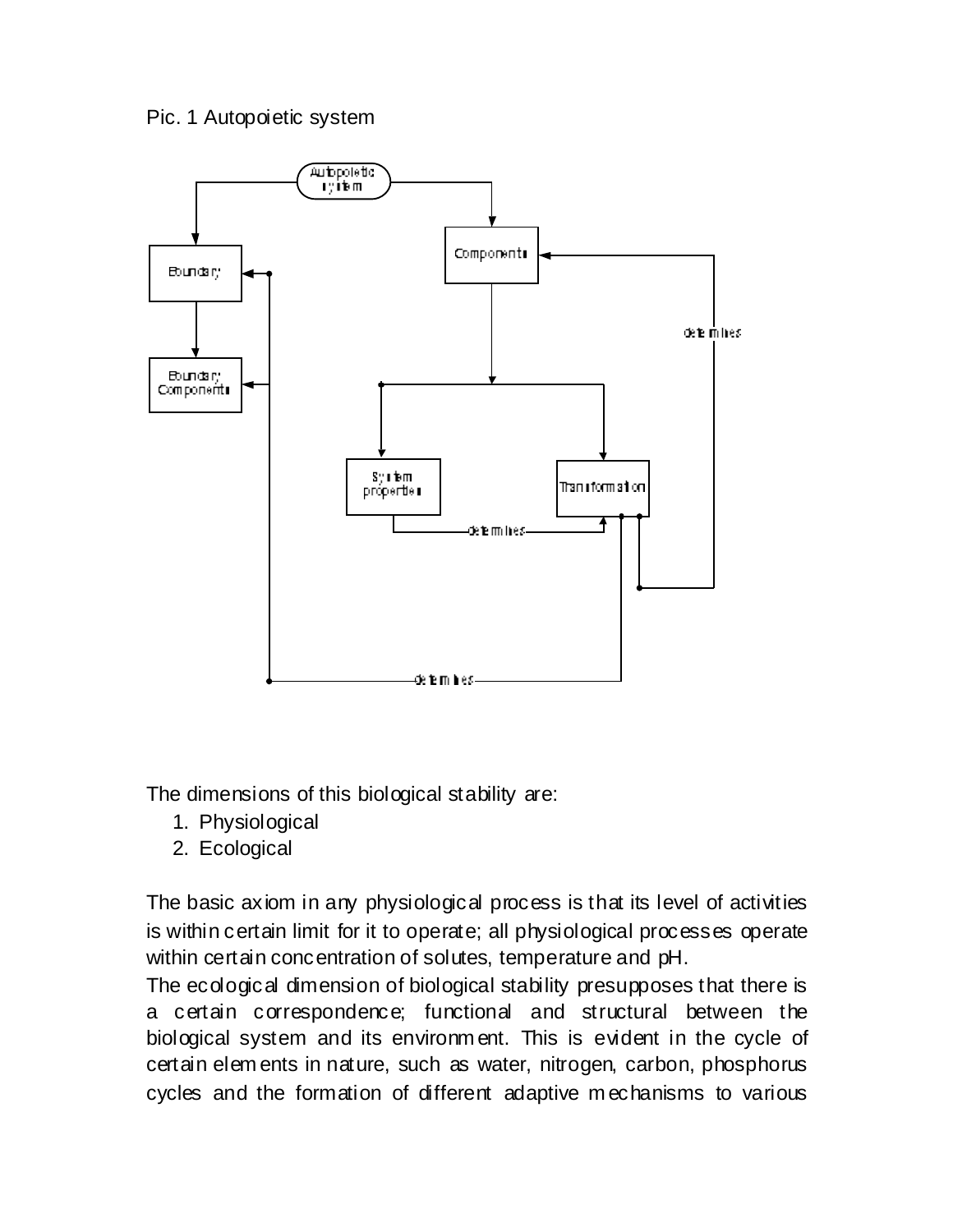ecological conditions. One vivid example is the formation of different ecotypes of plant depending on their adaptability to available water.

- 1. Mesophytes
- 2. Hydrophytes
- 3. Xerophytes
- 4. Halophytes

Conceptually, biological stability could be considered as a process of **coordination and control**, while control is a process of **regulation**. A graphical illustration is provided below depicting homeostasis in a living system.

Pic.2 Biological Homeostasis



The following elem ents are depicted in the illustration

- 1. Perturbation: Any environmental factor, capable of disrupting system's stability. These factors are Abiotic and biotic in nature
- 2. Sensor: element for detecting difference in status from the system goal. Within the context of a plant, there are different sensors; such as phytochrome, cryptochrome, phototropin and zeaxianthin.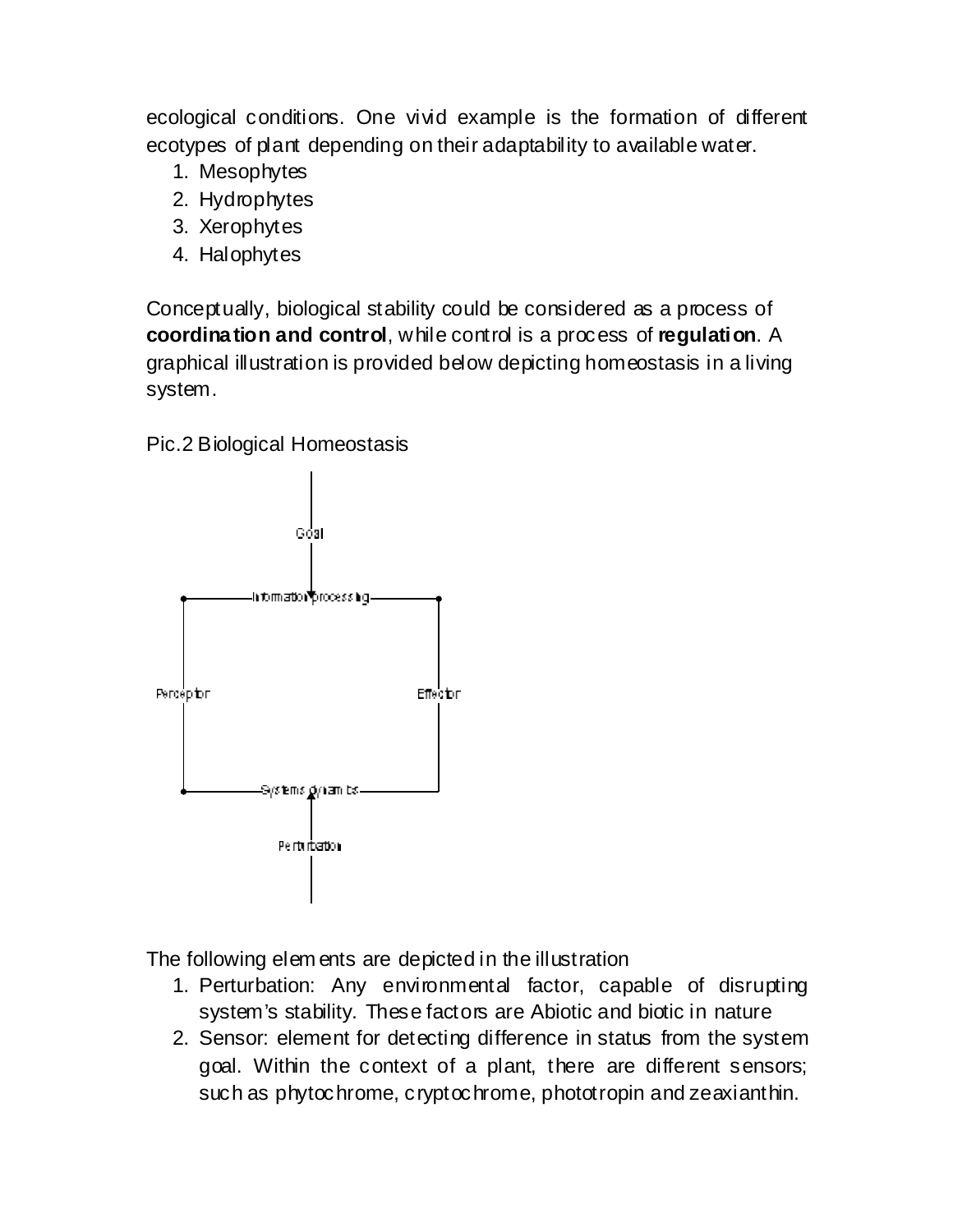- 3. Perceptor: plant organs
- 4. Model: The genetic composition of the plant
- 5. Goal: homeostasis
- 6. Information processing: signalling elements and signal transduction
- 7. Decision making: System survivability and senescence
- 8. Effector: Plant organ
- 9. Action: System's response, in plant they could take the following forms; growth, nasty, morphogenesis, tropism and thigmotropism.

|                     |                                | Organ/regulatory mechanism   |                                                                                |
|---------------------|--------------------------------|------------------------------|--------------------------------------------------------------------------------|
| Scope of<br>balance | <b>Process</b><br>nomenclature | Animal                       | Plant                                                                          |
| Water               | Osmoregulation                 | Kidney                       | Active accumulation of<br>osmolyte independent<br>of cellular volume<br>change |
|                     |                                |                              | Uptake of compatible<br>ions                                                   |
|                     |                                |                              | lon extrusion,<br>sequestration and                                            |
| <b>Nitrate</b>      |                                | Kidney and<br>Liver          | Nitrogen cycle                                                                 |
| Glucose             |                                | <b>Pancreas</b><br>and Liver | Glycolysis and<br>glycogenesis                                                 |
| Temperature         | Thermoregulation               | <b>Skin</b>                  | Transpiration                                                                  |

Comparative plant and animal homeostasis matrix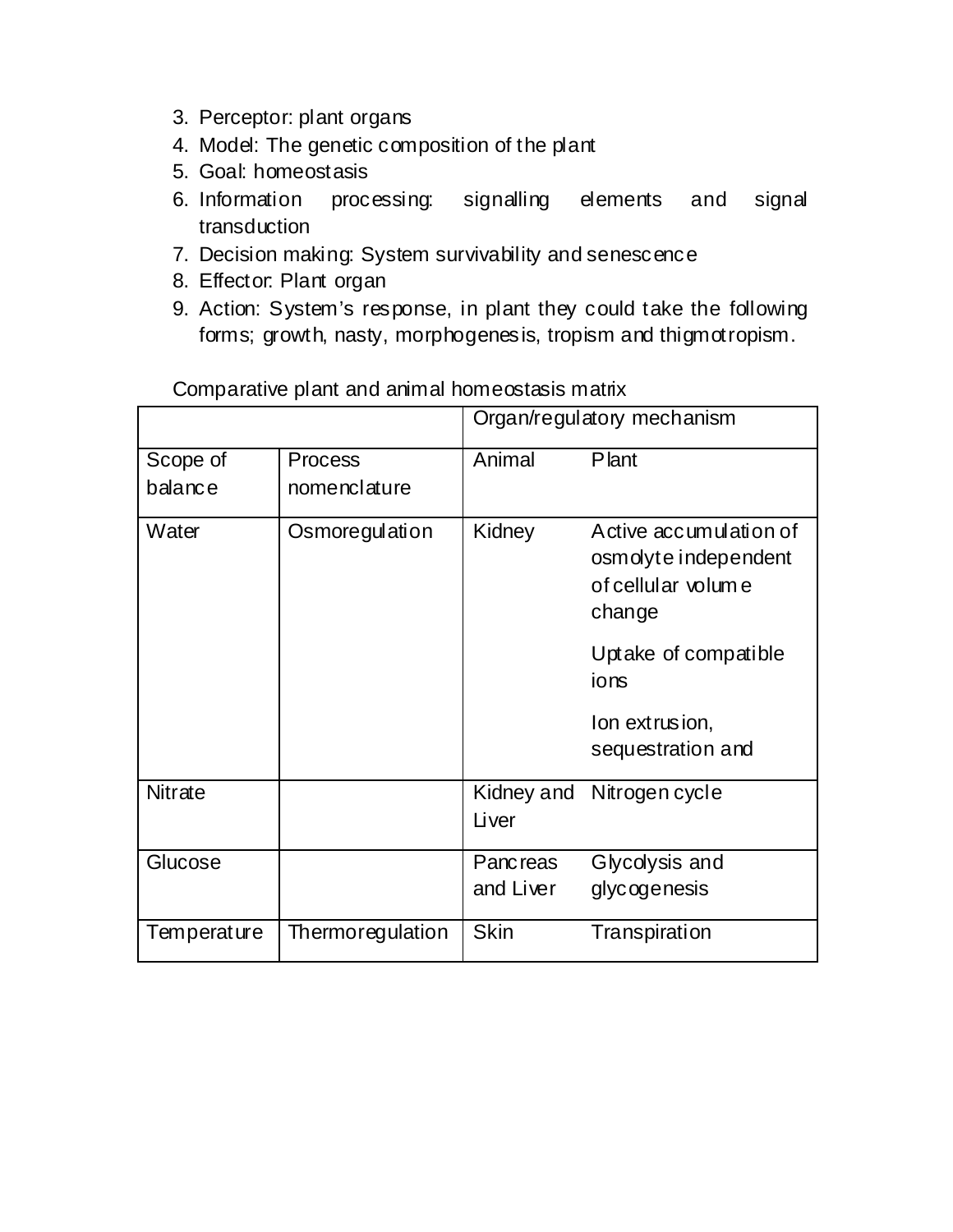## **Topic: OSMOREGULATION AND M ETHODS OF ELIMINATION OF WASTE MATERIALS IN PLANT**

**Basic concepts:** Osm oregulation, transport, transporters, active and passive transport, primary and secondary transport, symport, antiport

#### **Learning objectives:**

- 1. Water balance in plants and strategies for acclimation and adaptation
- 2. Osmoregulation as a mechanism for maintaining water balance in plant
- 3. Methods of eliminating waste product in plants
- 4. Transport mechanism in plant

### **Theoretical background**

Water is very vital towards increased agricultural productivity. Agricultural practise in the topics is greatly hampered by **Abiotic stressors**, namely; drought and heat shock. The presence of these stressors elicit water deficit leading to reduced growth and development in cultivated crop, eventually reducing agricultural productivity. **Salinity**  due to inappropriate use of irrigation water or cultivation of crops in soils of high concentration of salt could lead to accumulation of toxic substances in plants. Water balance in plants has to be maintained. Different strategies were devised by plants in com bating the adverse effects of osmotic stress towards the m aintenance of water.

At the molecular level were observed the following osmoregulatory strategies:

- o Synthesis and accum ulation of **osmolytes** and **osmoprotectants**
	- Organic nitrogen-containing
	- Organic non-nitrogen containing
- o Uptake of compatible ions
- o Extrusion, sequestration and compartmentalisation of incompatible ions

The advent of osm otic stress in most crop leads to synthesis and accumulation of osmolytes and osmoprotecting substances. Among the com patible organic solutes are nitrogen containing: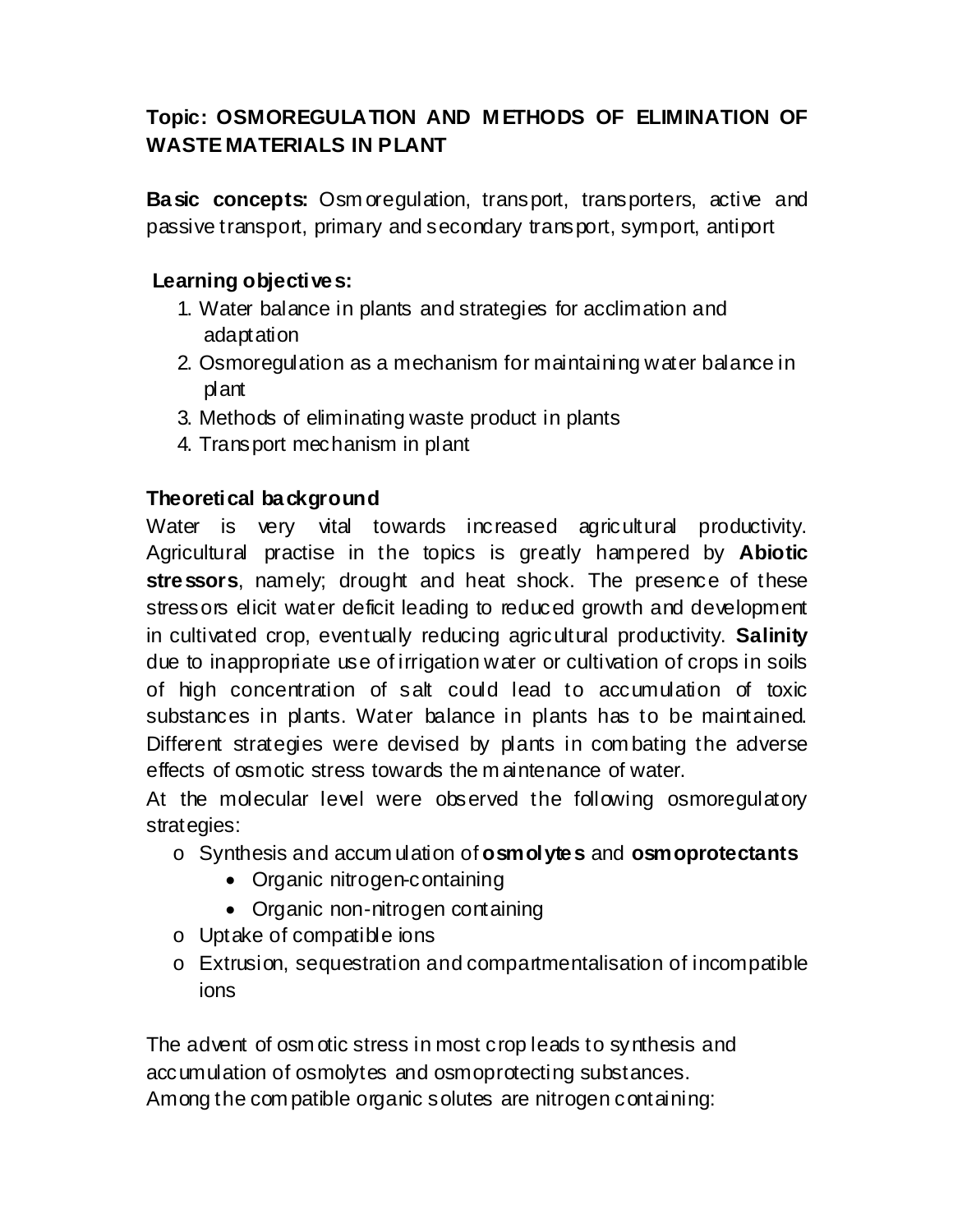- o Amino acids e.g. proline, glycine betaine
- o Amino acids derivates
- o Quaternary amino acids

Non-nitrogen containing:

- o Sugars
- o Cyclic and acyclic polyols; mannitol, sorbitol
- o Fructans
- o Sulfonium compounds

Accumulation of these substances in the cell *will not lead* to the disruption of normal metabolic activities, hence the name compatible solute. The mechanism of their action is in the reduction of cellular water potential, thus facilitating movement of water into the cell. Apart from that they have been reported to play a vital role in **osmoprotective** functions such as the protection of the protein stability, scavenging **reactive oxygen radical**, adjustment of cellular **redox state** and **membrane stabilisation**.

In other to lower the water potential of plants with the commencement of osmotic stress, inorganic ions like  $K^+$  are passively absorbed by plant down concentration gradient.

Extrusion, sequestration and compartmentalisation facilitate the removal of toxic ions from the cell or compartmentalisation in another organ where like the vacuole, Golgi bodies or endoplasmic reticulum, where their toxic effect could be greatly ameliorated. The process is mediated actively via the actions of certain transporters like;

- 1. Channels
	- a. Selective (Potassium Inward Regulated Channel, KIRC; Potassium Outward Regulated Channel, KORC, Aquaporin)
	- b. Non-Selective
- 2. Carriers; High and low affinity carriers
- 3. Pumps
	- a. Electrogenic (H<sup>+</sup>/ ATP-ase, H<sup>+</sup>/PP)
	- b. Electroneutral

Primary active transport process coupled with the hydrolysis of ATP will lead to the generation of **proton motive force** that will facilitate secondary influx of proton into the cytoplasm or vacuole with other ions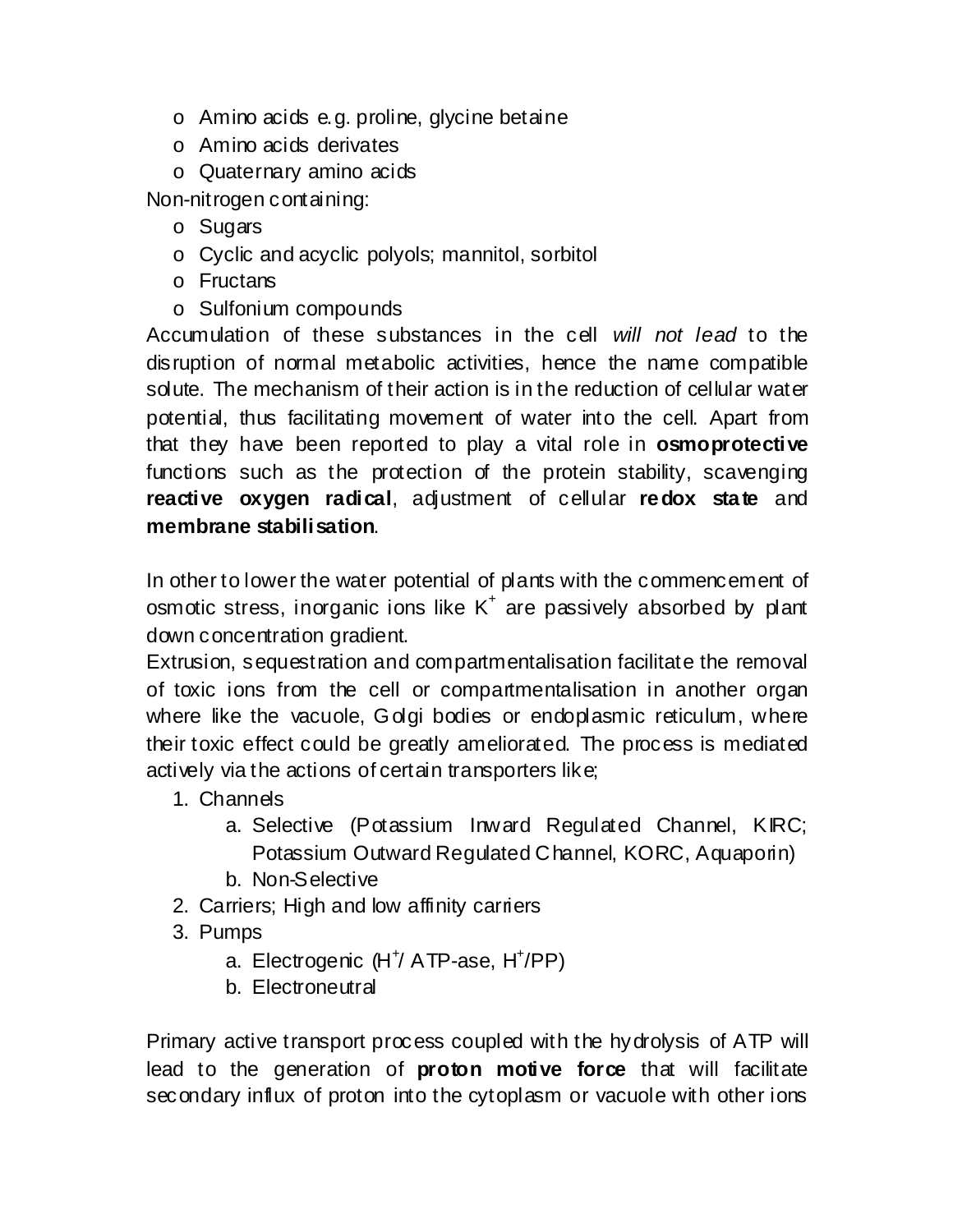transported symportically or antiportically. Apart from regulation of the osmotic status of the cell and water balance, this chemiosmotic regulation could lead to the regulation of nutrient uptake, water balance pH level in the plant and the excretion of toxic waste product of metabolism.

Excretion in plant is the removal from the body toxic waste product of metabolism. Compared to animals, plants do not have as such a specialised organ of excretion. Leaf in most cases act as organ of excretion. Toxic waste product of metabolism like water vapour, carbon dioxide and certain salt are removed from the leaf of the plant.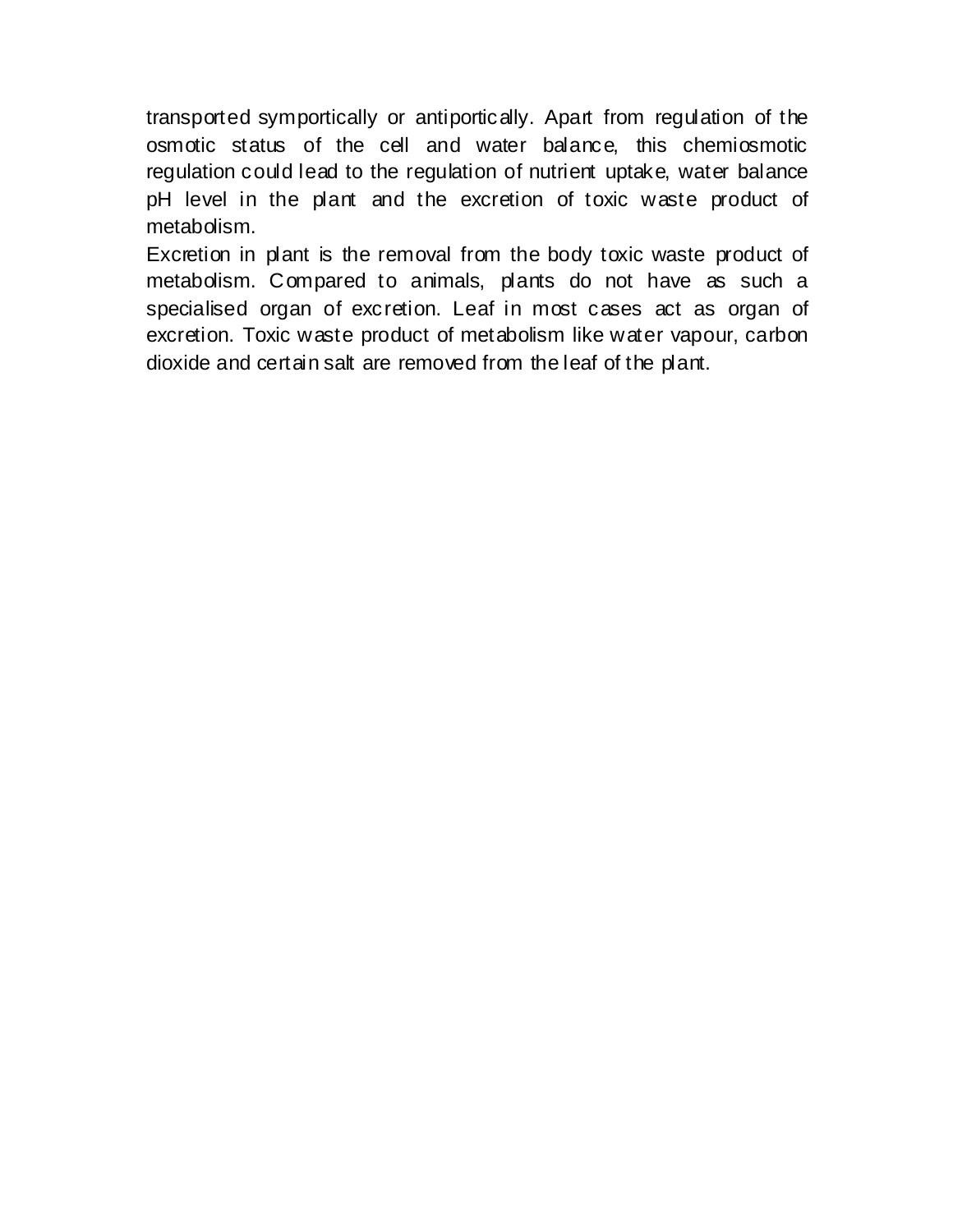#### **Topic: PLANT HORMONES**

**Basic concepts:** growth, development, phytohormones, physiologically active substances, growth promoters, growth inhibitors, cell division, elongation and differentiation

#### **Learning objectives:**

- 1. Understanding of the concept of growth in plant
- 2. Understanding the concept phytohormones and their roles in growth of plant
- 3. Classification of phytohormones and their roles in cell division, elongation and differentiation

#### **Theoretical background:**

Growth could be defined as a process of **irreversible, quantitative change** in plant. There are various dimensions of these changes; namely **weight, form, volume and size**. Development on the other hand is a qualitative change. The cellular processes underlying growth are:

- 1. Cell division
- 2. Cell elongation
- 3. Cell differentiation

Please find in table 1 a comparative analysis of the cellular basis of growth phase, using certain cytological and kinetic parameters.

Phytohormones are physiologically active substances that affect plant growth and development in conjunction with other environmental factors. They are required in small quantity, transported from the site of synthesis to mediate physiological response in other parts of the plant. See table 3 for a com parative analysis of different phytohormones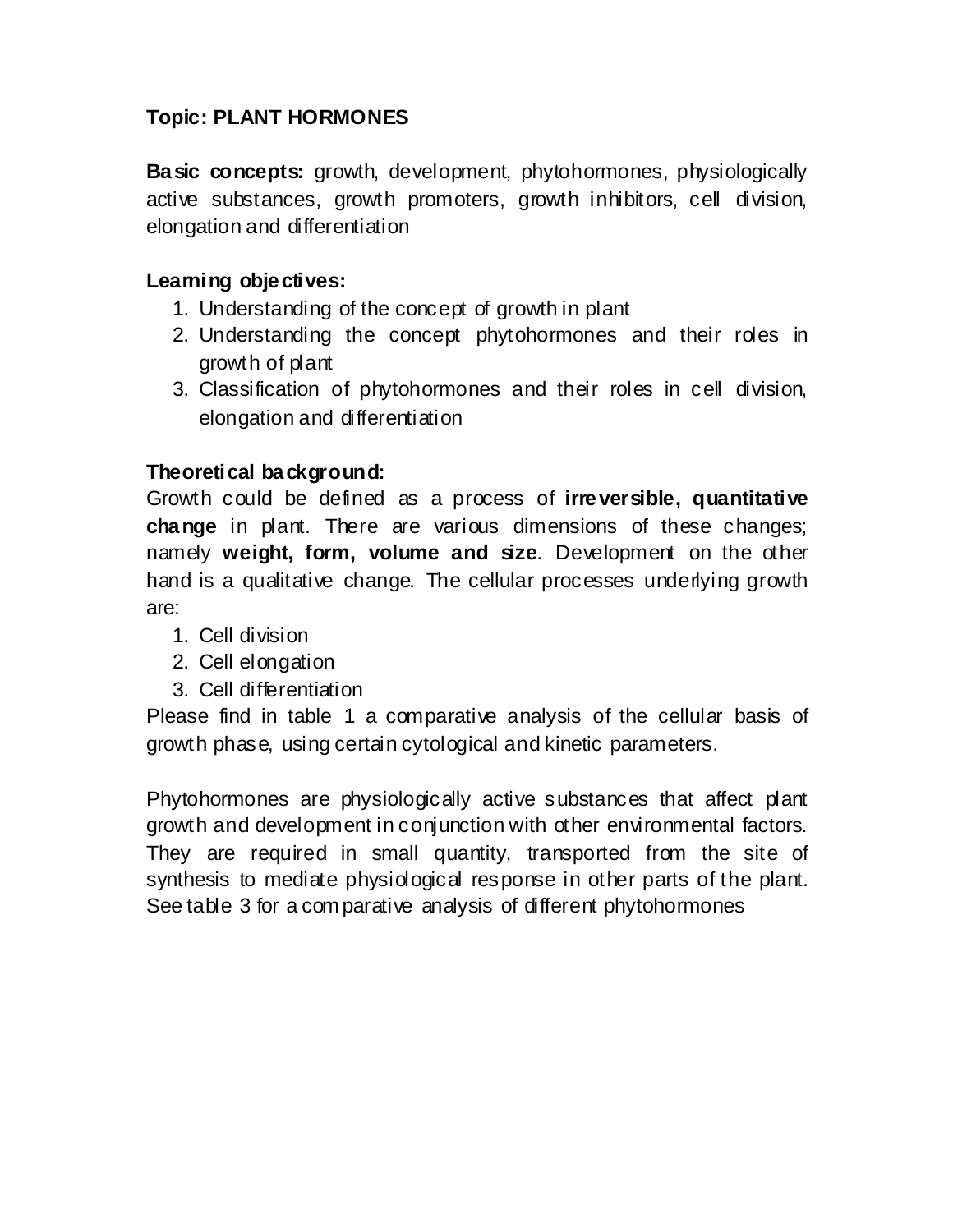## **Tab. 1 Comparative analysis of growth phases**

| Growth<br>phases       | Parameters for comparison |             |                 |                        |             |
|------------------------|---------------------------|-------------|-----------------|------------------------|-------------|
|                        | Cytological parameters    |             |                 | Kinetic<br>param eters |             |
|                        | Cell wall                 | Protoplasm  | <b>Vacuole</b>  | <b>Nu cleus</b>        | Growth rate |
| <b>Division</b>        | Thin/is odiametric        | Most dense  | <b>Smallest</b> | Largest                | Slow ly     |
| Elongation             | <b>Thicker</b>            | Medium      | <b>Bigger</b>   | Medium                 | Rapid       |
| <b>Differentiation</b> | <b>Thickest</b>           | Least dense | <b>Biggest</b>  | <b>Smallest</b>        | Steady      |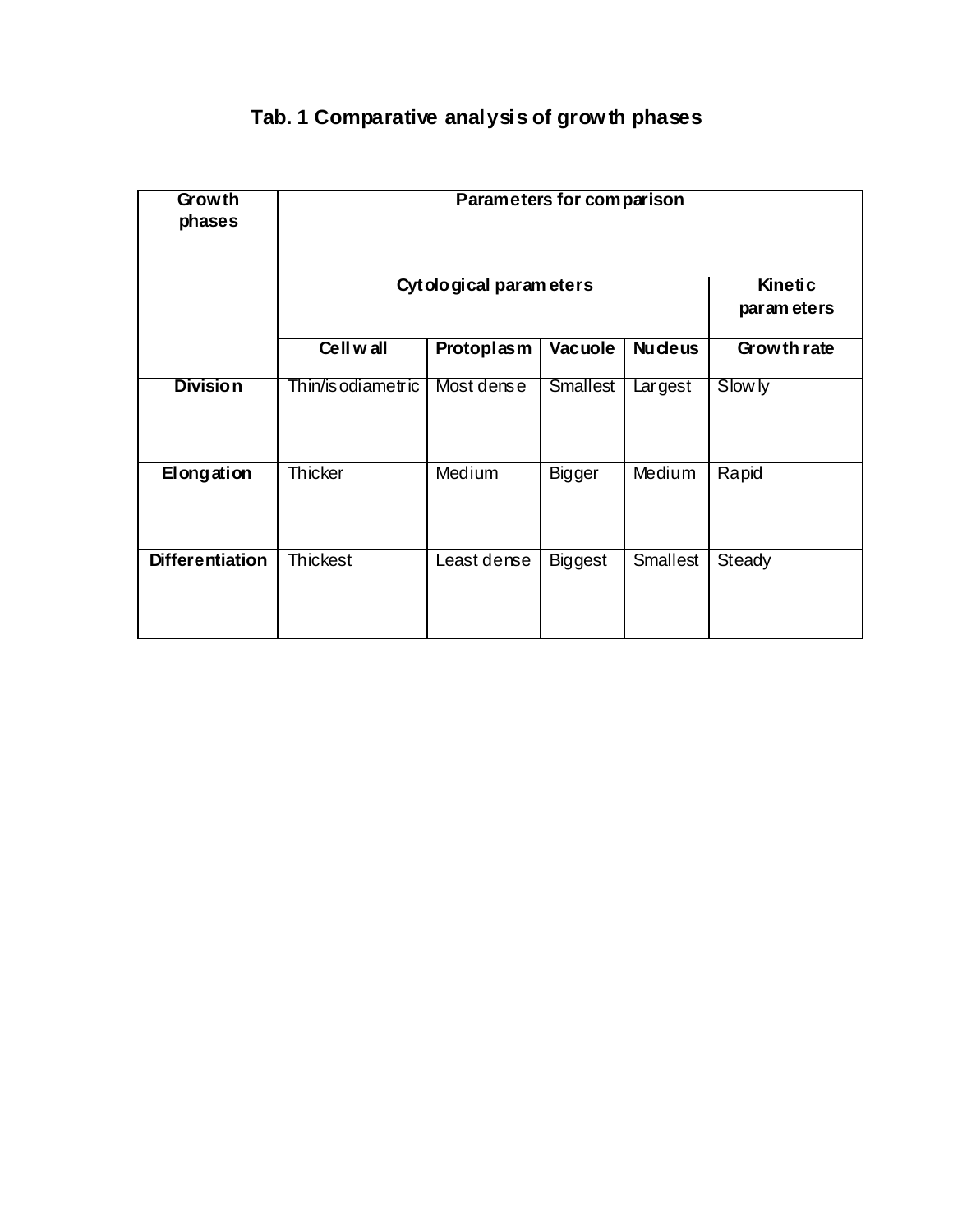# **Tab. 2 Dimensions of Physiologically Active Substances**

| Param eters for<br>comparison                            | Dimensions of physiologically active substances                                                                                |                                                                                         |                                                                                                                   |  |  |
|----------------------------------------------------------|--------------------------------------------------------------------------------------------------------------------------------|-----------------------------------------------------------------------------------------|-------------------------------------------------------------------------------------------------------------------|--|--|
|                                                          | <b>Phytohorm ones</b><br><b>Elicitor Molecule</b>                                                                              |                                                                                         | <b>Grow th</b><br><b>Substances</b>                                                                               |  |  |
| <b>Nature</b>                                            | Endogenous or<br>naturally occurring                                                                                           | Naturally occurring<br>or synthetic                                                     | Naturally occurring<br>or synthetic                                                                               |  |  |
| Quantity<br>produced                                     | Small                                                                                                                          | Small                                                                                   | Small                                                                                                             |  |  |
| <b>Plant response</b><br>m ode                           | Physiological<br>$\circ$<br>changes<br>Changes in<br>$\circ$<br>grow th and<br>development<br>Signalling<br>$\circ$<br>element | Initiation or<br>improvement of<br>specific compound<br>with hormone-like<br>activities | Induction of<br>$\circ$<br>physiological<br>processes<br>Changes<br>O<br>pattern of<br>grow th and<br>development |  |  |
| <b>Type of</b><br>physiologically<br>active<br>substance | Auxin<br>$\circ$<br>Gibberellin<br>O<br>Cytokinin<br>O<br>Absciss ic Acid<br>$\circ$<br>Ethy lene<br>$\circ$                   | <b>Brassinosteroids</b><br>Jasmonic Acid<br>Salicylic Acid<br>Polyamines                |                                                                                                                   |  |  |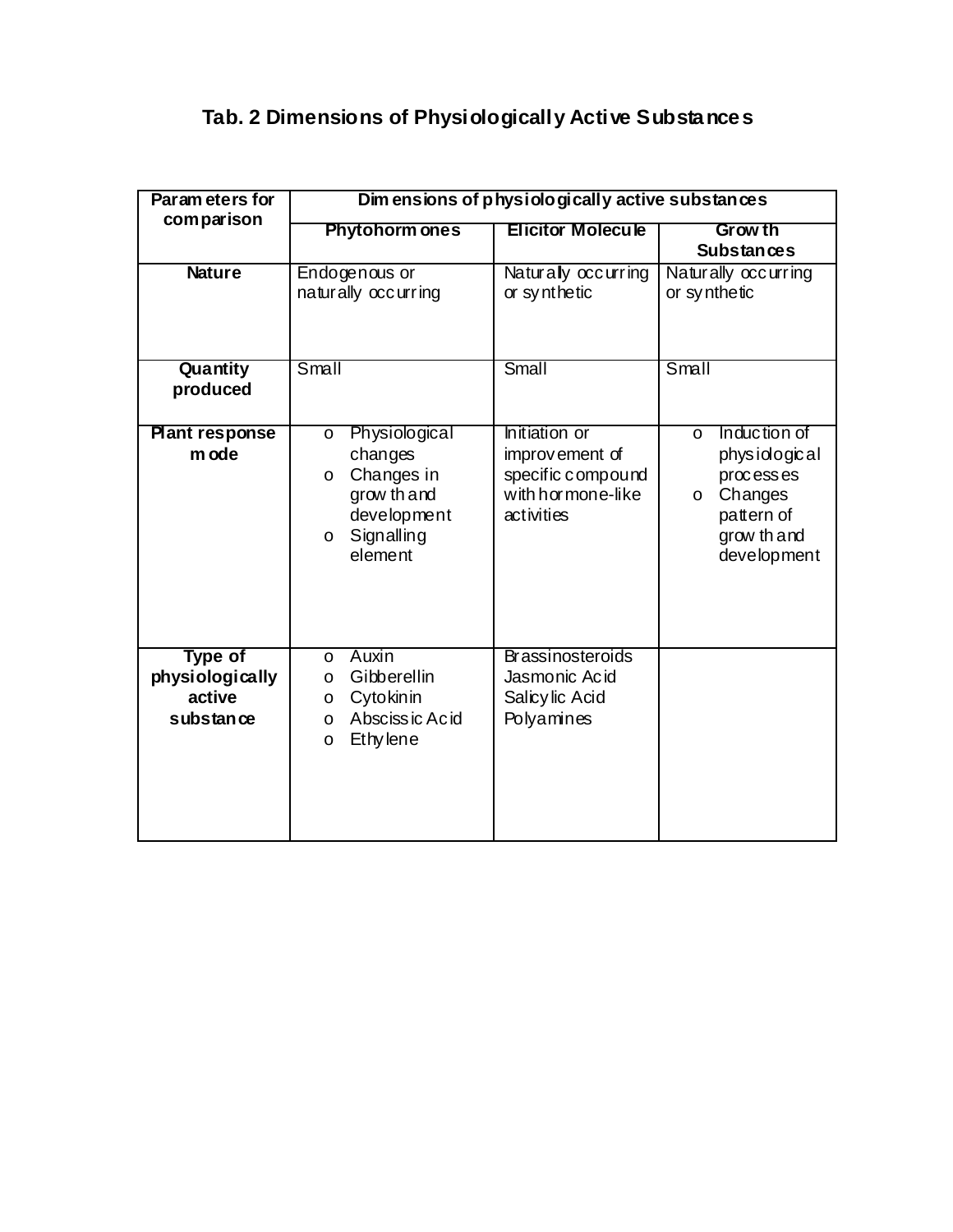#### **Topic: Respiration**

**Basic concepts:** Respiration, Redox reaction, glycolysis, glycogenesis, biological polymer, electron transport system, phosphorylation types (photophosphorylation, oxidative phosphorylation, transphosphorylation)

### **Learning Objectives:**

- 1. Understanding of the basic principle of respiration
- 2. Understanding of the mechanism of respiration
- 3. Comparative analysis of aerobic and anaerobic (Ferm entation) respiration
- 4. Factors affecting respiration
- 5. Importance of respiration in agricultural process

### **Theoretical background:**

Plants are living system, thermodynamically opened to the exchange of energy and matter with the environment. Among the basic characteristics of any living system is the process of transformation of energy or metabolic process. Conceptually, this process could be classified into two catabolic and anabolic processes. Anabolic process is the transformation of energy and matter towards the building of complex biological polymer. An example of such a process is photosynthesis. Catabolic process on the other hand involves breakdown of such biological polymer and the consequent release of energy and other products of metabolism. Respiration is an exam ple of a catabolic process.

Respiration is a bio- oxidative process; involving loss of electron, proton and the addition of oxygen. Oxidative process is coupled with reduction, hence the process is better characterised as a redox reaction with the formation of energy in the form of A TP, the energy currency of living system. Table 4 provides a conceptual fram ework of respiration. Respiration in plant is mediated via passive diffusion of gases, with no specialised organ and carrier as obtainable in animals.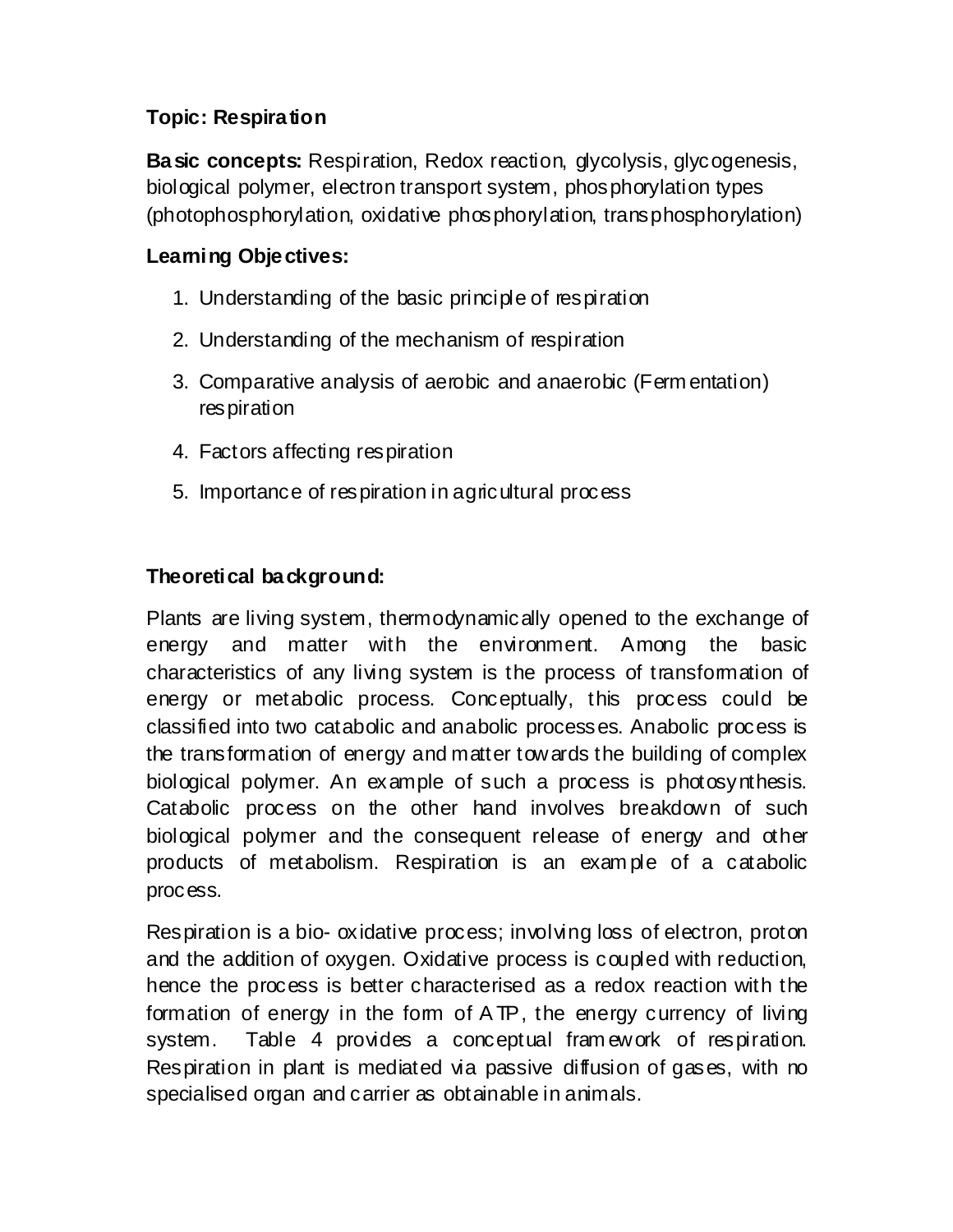| <b>Questions</b><br>dim ensions |                                                                                                                                                                                                                                                                                                                                                                                                                                                                                                          |
|---------------------------------|----------------------------------------------------------------------------------------------------------------------------------------------------------------------------------------------------------------------------------------------------------------------------------------------------------------------------------------------------------------------------------------------------------------------------------------------------------------------------------------------------------|
| What                            | Biooxidative-reductive process                                                                                                                                                                                                                                                                                                                                                                                                                                                                           |
| Why                             | 1. Energy is released which is consumed in various metabolic<br>processes essential for plant and activates cell division<br>2. It brings about the formation of other necessary compounds<br>participating as important cell constituents<br>3. It converts insoluble food into soluble form<br>4. It iberates carbon dioxide and plays a part actively in<br>maintaining the balance of carbon cycle in nature<br>5. It converts stored energy (potential energy) into usable form<br>(Kinetic energy) |
| How                             | Initial degradation (hydrolysis)-Partial degradation<br>(glycolysis/EMP/oxidative pentose phosphate pathw ay/Enter-<br>Doudor off pathway)-Total degradation (Krebs cycle and electronic<br>transport system)<br>$C_6H_{12}O_6 + 6O_2 \longrightarrow 6CO_2 + 6H_2O$ + energy<br>carbon<br>glucose<br>oxygen<br>water<br>dioxide                                                                                                                                                                         |
| Where                           | Cytosol<br>Mitochodria                                                                                                                                                                                                                                                                                                                                                                                                                                                                                   |
| When                            | Throughout the life of the plant                                                                                                                                                                                                                                                                                                                                                                                                                                                                         |

## **Tab. 4 Dimensions of respiration**

Find below a flow chart depicting the mechanism of respiration in plants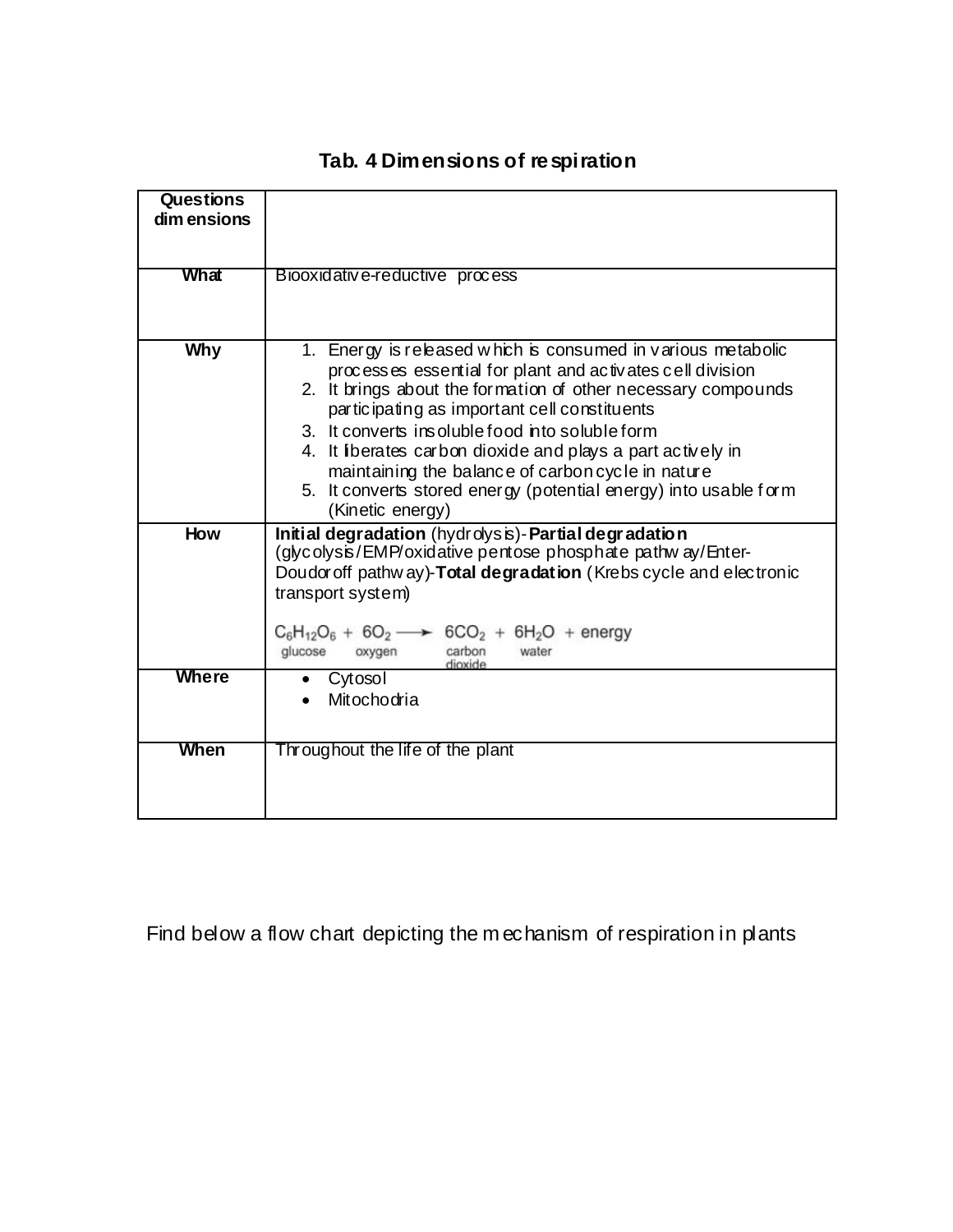